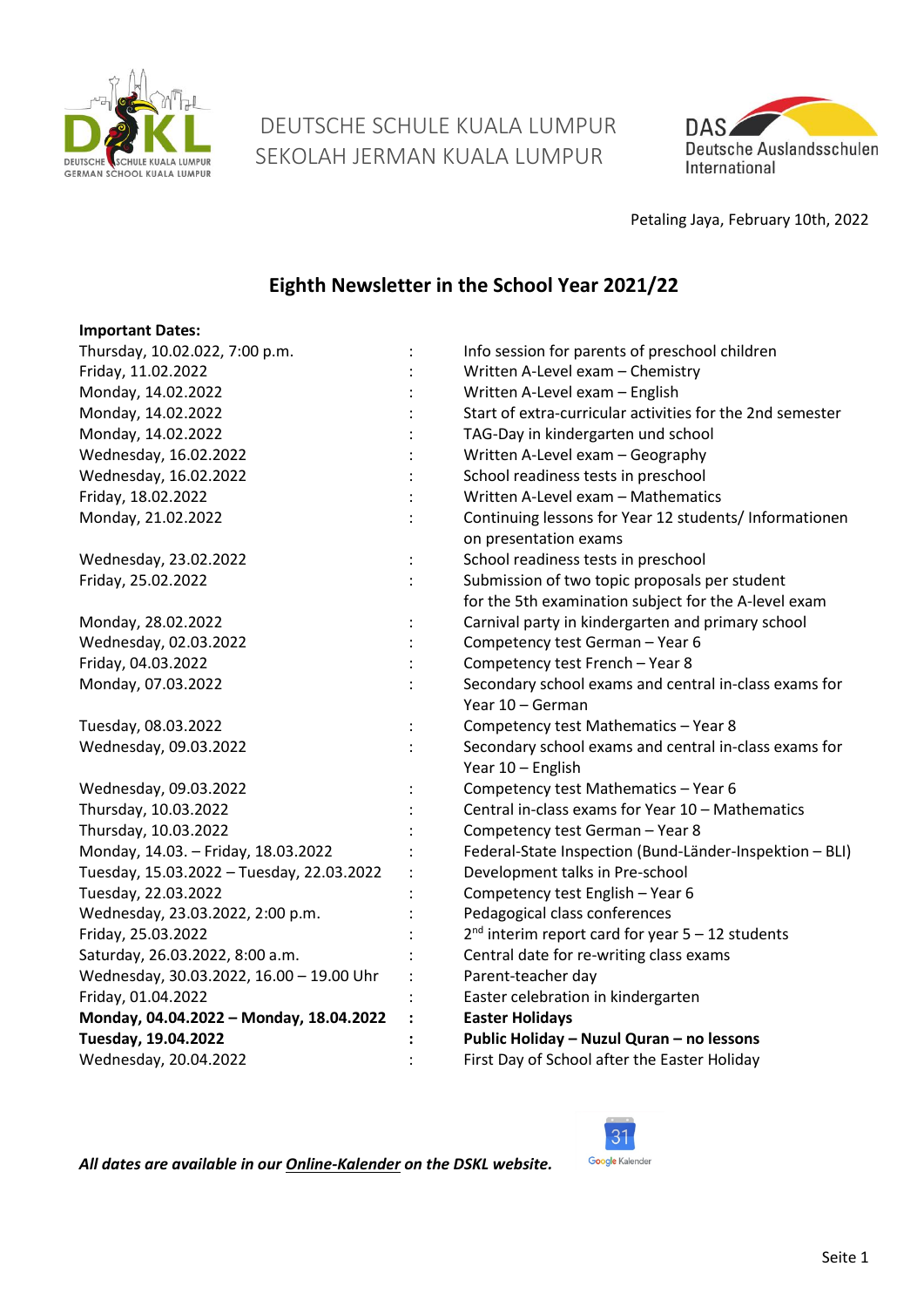Dear Parents and Teachers, dear Students,

I hope you were able to enjoy the days off during the Chinese New Year by just relaxing or visiting your family. Well-rested, everbody has started the new school semester which directly brings some important events with it: The written Abitur exams started yesterday with the first exam in German. Further exams will follow in the coming days in Chemistry, English, Geography and Mathematics. We wish our twelve exam candidates all the best and much success for the upcoming exams.

\_\_\_\_\_\_\_\_\_\_\_\_\_\_\_\_\_\_\_\_\_\_\_\_\_\_\_\_\_\_\_\_\_\_\_\_\_\_\_\_\_\_\_\_\_\_\_\_\_\_\_\_\_\_\_\_\_\_\_\_\_\_\_\_\_\_\_\_\_\_\_\_\_\_\_\_\_\_\_\_\_\_\_\_\_\_\_\_\_\_

Our extra-curricular activity program (AGs), which was suspended for two years due to Corona, will start again shortly. This means another step forward into the once so colorful school life for us, which we are very happy about. Instrumental lessons will also begin again, which will certainly allow us to reawaken the musical talents and discover new ones. We are looking forward to it! You can read more about the start of the AGs in the following section:

# Resumption of the extra-curricular activities in the second half of the school year

As already announced, the AGs will start from Monday, February 14<sup>th</sup>, 2022 onwards. Today all students will receive a slip of paper on which their AGs are confirmed. We are happy to finally be able to start with the extracurricular activities again and wish all students a lot of fun. Of course, it is important that all necessary SOPs are adhered to during the AGs. Should a student not be able to participate in an AG, please inform the school in time. Thank you very much.

#### Opening hours of the library during the Abitur exams

Please note that the school library is closed during the Abitur exams.

# Secondary school exams and central class exams

From March 7<sup>th</sup>, 2022 onwards the secondary school exams for our Realschule students of grade 10 in the subjects German and English will take place. We wish the examinees good luck in their upcoming final exams. At the same time, the other students of grade 10 will write their central class exams in German, English and Mathematics. The results of the central exams have a high share in the overall attainment in the mentioned subjects. Upon successful completion of the 10th grade, students receive the intermediate school leaving certificate. The examinations will begin at 8:00 a.m. and they will end between 10:00 to 10:30 a.m. . Students who are registered for the school bus can use it to travel to school in the morning. After the exams, there will be no classes for the rest of the day for students in grade 10. Students should organize their transport home privately. We wish our 10th graders the best of luck in their upcoming exams!

# Competency tests in grades 6 and 8

In March, competency tests are held in grades 6 and 8 in the subjects German, Mathematics and foreign languages (English grade 6, French grade 8). These provide the subject teachers with information about the performance level of the classes and also of the individual students. It is important to note that the results of the competency tests are not included in the report card. The dates of the various tests can be found in the schedule on the first page of this newsletter.